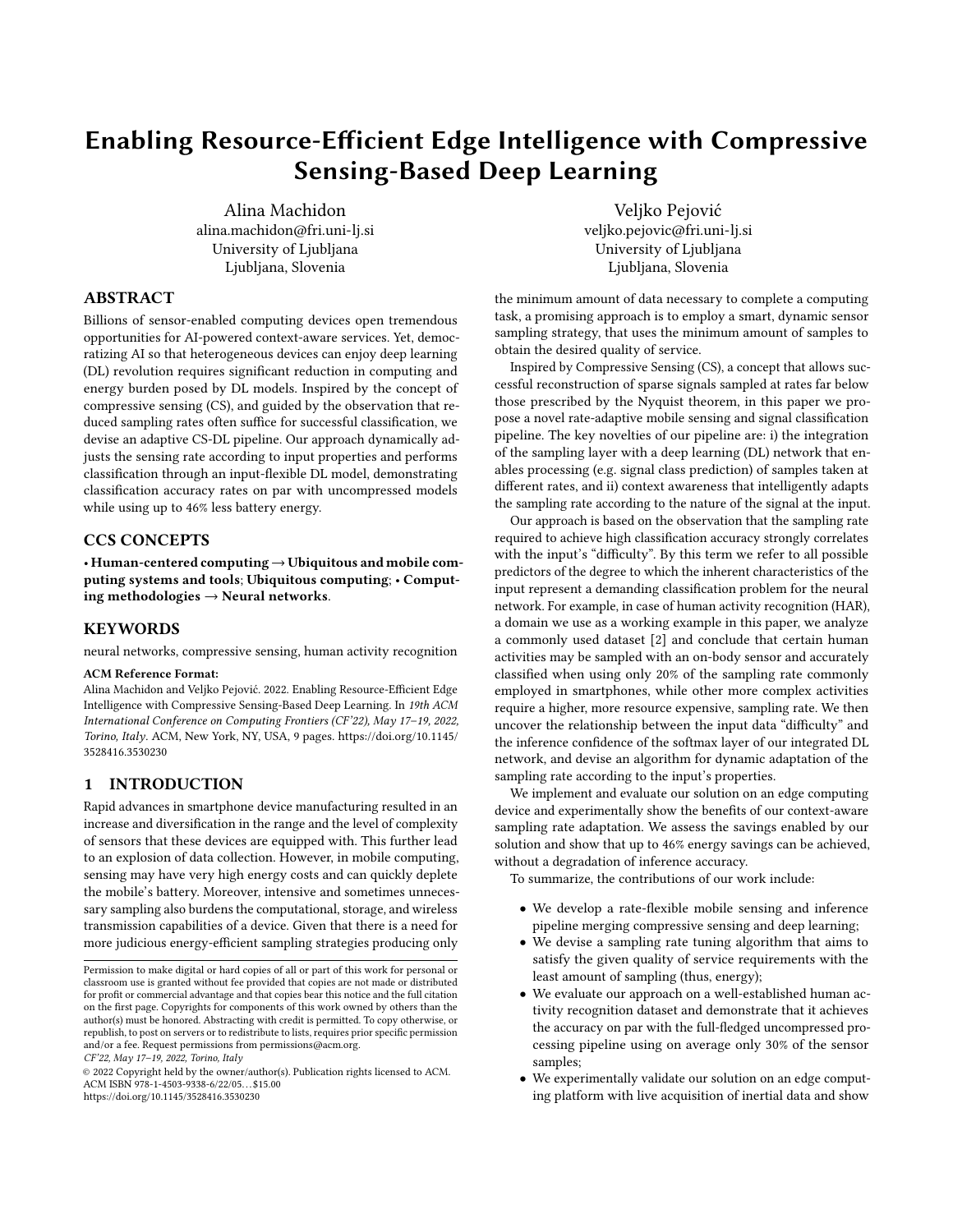it provides significant energy savings with no inference accuracy loss.

The reduction in energy usage brought by our solution could be integral for enabling continuous sensing to resource-frugal devices, especially in areas where untethered operation is crucial, such as with on-body monitoring in assisted living scenarios, or in wildlife tracking. Furthermore, rather than merely switching the embedded AI on or off, our solution enables dynamic balancing between the achieved quality of service and resource usage of AI on ubiquitous computing devices. Finally, being rather generic, our solution opens space for further exploration of sampling-DL optimization space, for instance through dynamic neural network weight quantization [\[11\]](#page-8-2) and pruning [\[12\]](#page-8-3).

The code for our pipeline is publicly available at: [https://gitlab.](https://gitlab.fri.uni-lj.si/lrk/adaptive-cs-dl) [fri.uni-lj.si/lrk/adaptive-cs-dl.](https://gitlab.fri.uni-lj.si/lrk/adaptive-cs-dl)

#### 2 PRELIMINARIES

## 2.1 Joint Compressive Sensing & Deep Learning for Edge Intelligence

Compressive Sensing (CS) [\[5,](#page-8-4) [7\]](#page-8-5) revolutionized the signal acquisition by proving that it is possible to successfully reconstruct a signal acquired at sampling rates far lower that thought before. The two conditions that need to be meet for accurately restoring a compressed sensed signal are: signal sparsity – a property that in a certain domain most of the signal's information is concentrated along a few dimensions, and incoherence – a property of low correlation between the sparsity domain and the sampling process.

CS states that a K-sparse signal vector  $x \in \mathcal{R}^N$  (i.e. a signal with only  $K$  non-zero components), can be accurately recovered from the undersampled measurements  $y \in \mathcal{R}^M$ , taken with a known  $measurement$  matrix  $A$ , that satisfies the restricted isometry principle (i.e. does not distort the measured signal, thus enabling accurate reconstruction):

$$
y = Ax
$$

In general, the above equation is under-defined ( $M \ll N$ ), having an infinite number of solutions for the original signal  $x$ . CS seeks to solve the above equation by finding the sparsest signal that produces the measurement  $y$ , through a  $l_0$ -norm minimization approach:

<span id="page-1-0"></span>
$$
\begin{array}{ll}\text{minimize} & \|x\|_0\\ \text{subject to} & Ax = y \end{array} \tag{1}
$$

where  $\|\cdot\|_0$  is the  $l_0$ -norm and denotes the number of non-zero components in  $x$ . Since Equation [1](#page-1-0) leads to an intractable combinatorial search problem, the  $l_1$ -norm is used instead, as a proxy for the  $l_0$ -norm, and the NP-hard problem becomes solvable, using convex optimization or greedy algorithms.

More recently, neural networks' ability to solve convex optimization problems was also exploited in the context of CS. The main idea behind using DL for CS is to train a deep neural network to model the non-linear reconstruction process. Deep learning brought tremendous improvements to CS and a variety of CS-DL implementations emerged, ranging from approaches based on unfolding the CS iterative algorithms through the various layers of a neural network [\[42\]](#page-8-6), to solutions that learn, independently from traditional

CS algorithms, to reconstruct the original data, with [\[25\]](#page-8-7) or without [\[14\]](#page-8-8) jointly learning the measurement matrix.

One of the most common recent uses of sampled (and then reconstructed) signals is high-level inference, i.e. diagnosing diseases from magnetic resonance images, inferring physical activity from body-worn accelerometers, and others. Consequently, direct merging of CS concepts with DL-based classification appeared [\[22,](#page-8-9) [36\]](#page-8-10). These so-called "compressed learning" approaches, are based on training a DL model to guide both the sampling and the classifi-cation together, bypassing signal reconstruction<sup>[1](#page-1-1)</sup>. By skipping the expensive and often unnecessary phase, consistent computational speedups can be achieved [\[26\]](#page-8-11). In addition, learning directly in the compressed domain allows very high compression rates that would otherwise be prohibitive for the reconstruction-based approaches [\[21\]](#page-8-12). In turn, these higher compression rates foster CS-DL implementations on resource-constrained devices, where such inference tasks were previously not supported.

#### <span id="page-1-3"></span>2.2 Sparse Sensing and Classification

Mathematically, compressive sensing relies on signal sparsity, and the number of measurements  $M$  that need to be taken to guarantee accurate reconstruction depends on the sparsity level  $K$  of the signal ( $M \approx Klog(N/K)$ ). In other words, the sparser the signal (in a certain domain), the fewer measurements are required. In practice however, assessing the sparsity level for a given signal is a challenging task. Furthermore, the estimation of the sparsity for time-varying signals is usually performed on the reconstructed signal, which for reconstruction-free approaches such as the one developed in this paper is missing. Intuitively however, the accuracy of compressed learning will reflect the appropriateness of a certain sparsely sampled input – signals with higher  $K$  would require more samples for correct classification.

The above observation is a cornerstone of our method. To estimate the number of measurements that will be sufficient for classification at each time step we utilize a historical data test set and compute the minimum required sampling rate to get a correct prediction, further grouping the results by the classification label.

As an illustrative example we show how the minimum sampling rate<sup>[2](#page-1-2)</sup> needed for correct classification of physical activity from onbody accelerometer and gyroscope samples (dataset [\[2\]](#page-8-1) described in Section [3\)](#page-2-0) processed thorough a CS-DL pipeline (detailed in the following section) varies with the nature of the conducted activity. The results in Figure [1](#page-2-1) show that some activities can almost always be successfully inferred even with a low minimum sampling rate: e.g. lying, an activity for which 95% of the instances are correctly classified with the lowest sampling rate (10%). At the same time however, there are classes for which this assertion does not hold: sitting requires the highest sampling rate (100%) for 10% of the samples pertaining to this class, 20% of the samples require sampling rate between 80% and 40%, while for 70% of the instances, the lowest sampling rate (10%) is sufficient to get a correct classification.

<span id="page-1-1"></span> $^{\rm 1}$  While these approaches often get presented within the CS community, we note that without a full signal reconstruction it is difficult to claim that the resulting sampling is indeed complying with the CS requirements. Therefore, in this paper we term our approach as "CS-inspired".

<span id="page-1-2"></span><sup>&</sup>lt;sup>2</sup>Since we are using an existing dataset collected at a uniform sampling rate, what we term an "N% sampling rate" is actually a subset containing N% of the original samples.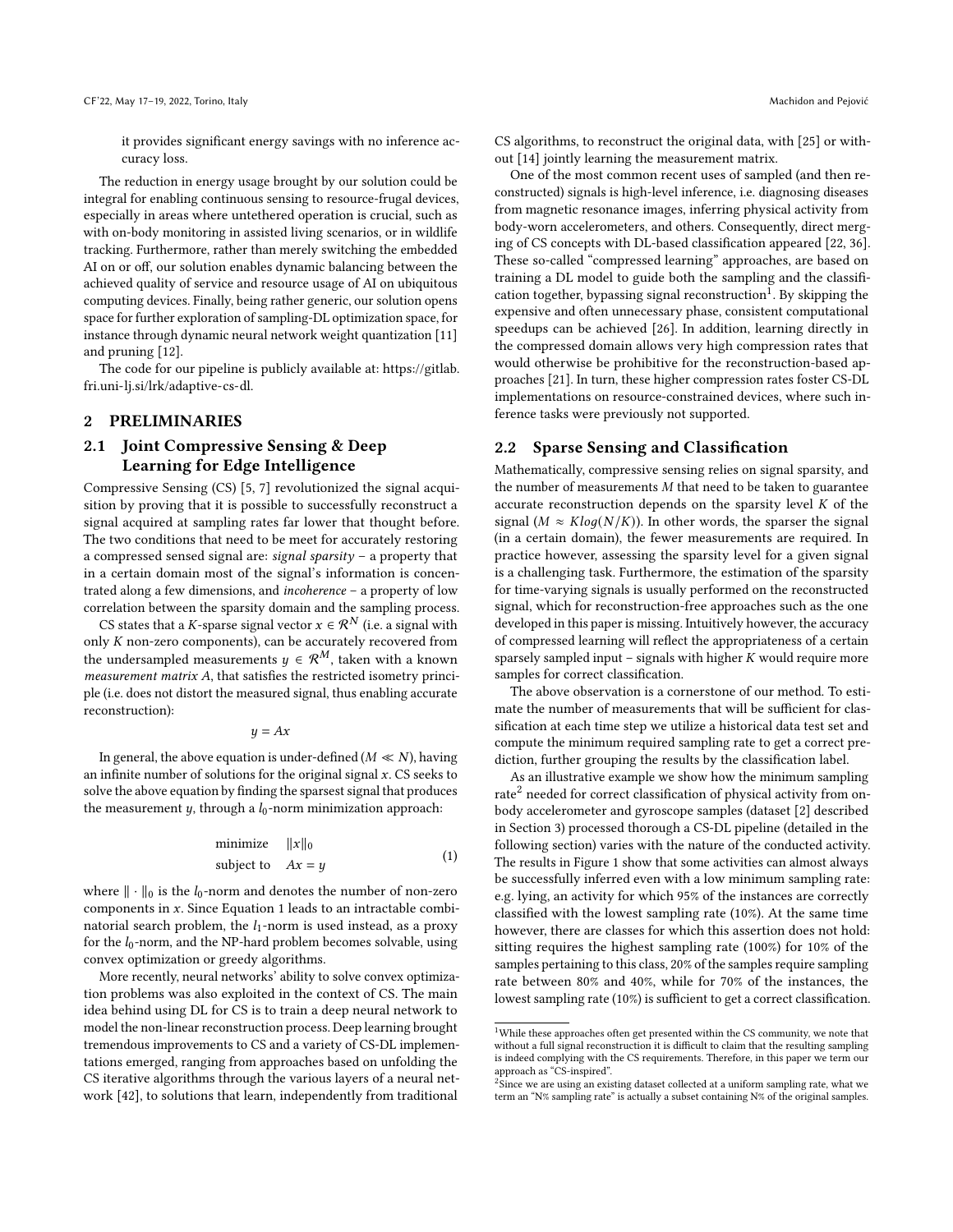Enabling Resource-Efficient Edge Intelligence with Compressive Sensing-Based Deep Learning CF'22, May 17-19, 2022, Torino, Italy

Other activities such as walking are even more difficult to map to a certain sampling rate (45% of the samples are distributed over a large interval of sampling rates: 100% – 20%).

<span id="page-2-1"></span>

## Figure 1: The distribution of samples in each class and the minimum sampling rate required for obtaining a correct classification in the UCI HAR dataset.

Our analysis shows that there is a correlation between the input's activity class label and a sufficient sampling rate for some activities though this correlation is stronger than for the others, for which additional factors must be considered. Consequently, we design an adaptation approach where the sampling rate selection is driven by the individual difficulty of each input, on the grounds that within the same class activity label, there are "difficult" inputs that require a higher sampling rate but also "easier" inputs for which even a lower sampling rate gives good results.

## <span id="page-2-0"></span>3 DYNAMIC COMPRESSIVE SENSING-INSPIRED NEURAL NETWORK ADAPTATION FRAMEWORK

In this section we develop an end-to-end CS-inspired DL inference pipeline. As a running example, we again use human activity recognition (HAR) from triaxial accelerometer and gyroscope data, of the UCI HAR dataset [\[2\]](#page-8-1). We opted for a small and computationally lightweight deep learning model that meets the limitations and constraints of the devices usually used for HAR, such as smartphones, smartwatches, and fitness wristbands. While supporting on-device physical inference, these devices are nevertheless highly constrained on the available memory, computational power, and battery energy. Thus, our goal is to have a network with a modest number of parameters and operations, yet powerful enough to give results comparable with those of other state-of-the-art methods.

Our proposed end-to-end deep learning solution for compressive learning is illustrated in Figure [2.](#page-2-2) Note that our approach can be seamlessly adapted to other types of network architectures as well. For sensing we opt for a dense layer followed by several convolutional layers responsible for the inference, i.e., activity recognition. In this manner, the sensing and the inference stages can be optimized simultaneously, but also detached and used separately, if needed, for instance in scenarios where the sensing is done ondevice and the inference in the cloud.

The sensing layer is a key part of our solution and enables rateadaptive sampling and processing. Dense layers at the input have

<span id="page-2-2"></span>

## Figure 2: Simplified illustration of the proposed network's architecture.

been shown to perform well in CS-DL implementations [\[20,](#page-8-13) [29\]](#page-8-14), yet, what is unique to our approach is that through our dense layer we model a data-driven measurement matrix  $A$  enabling "picking" of individual entries from the input time signal  $x$ . We mathematically modeled the individual time steps measurements by using a diagonal measurement matrix (Figure [3\)](#page-2-3). This measurement process can further be implemented as a dense layer with a kernel constraint enforcing the training of only those weights that correspond to the diagonal values, while the rest are set to zero. In this manner, a sampling matrix for time domain data is learned. Using this sampling matrix, we can later design a sampling pattern that specifies at the sensor-level which samples must be read and which can be skipped, while maximizing the inference's accuracy (more details on this in Section [3.1\)](#page-3-0).

<span id="page-2-3"></span>

Figure 3: Proposed sampling scheme. The measurement matrix has non-zero values only on the main diagonal, while the rest of its entries are zero. By masking different sequences from the measurement matrix, measurement vectors of various sizes are obtained, representing signals acquired at various sampling rates.

The classification network's architecture is also inspired by a classic CNN model (three convolutions with max pooling, followed by a dense layer and a final softmax layer), that was successfully validated on time series data [\[6\]](#page-8-15). We added batch normalization to our architecture, since this operation is known to prevent the internal covariate shift across one mini-batch training of time series [\[16\]](#page-8-16). At the same time, having only 1.5 million parameters the proposed model is light, whereas MobileNet V1 [\[13\]](#page-8-17), commonly used in mobile and embedded applications, has 4.2 million parameters.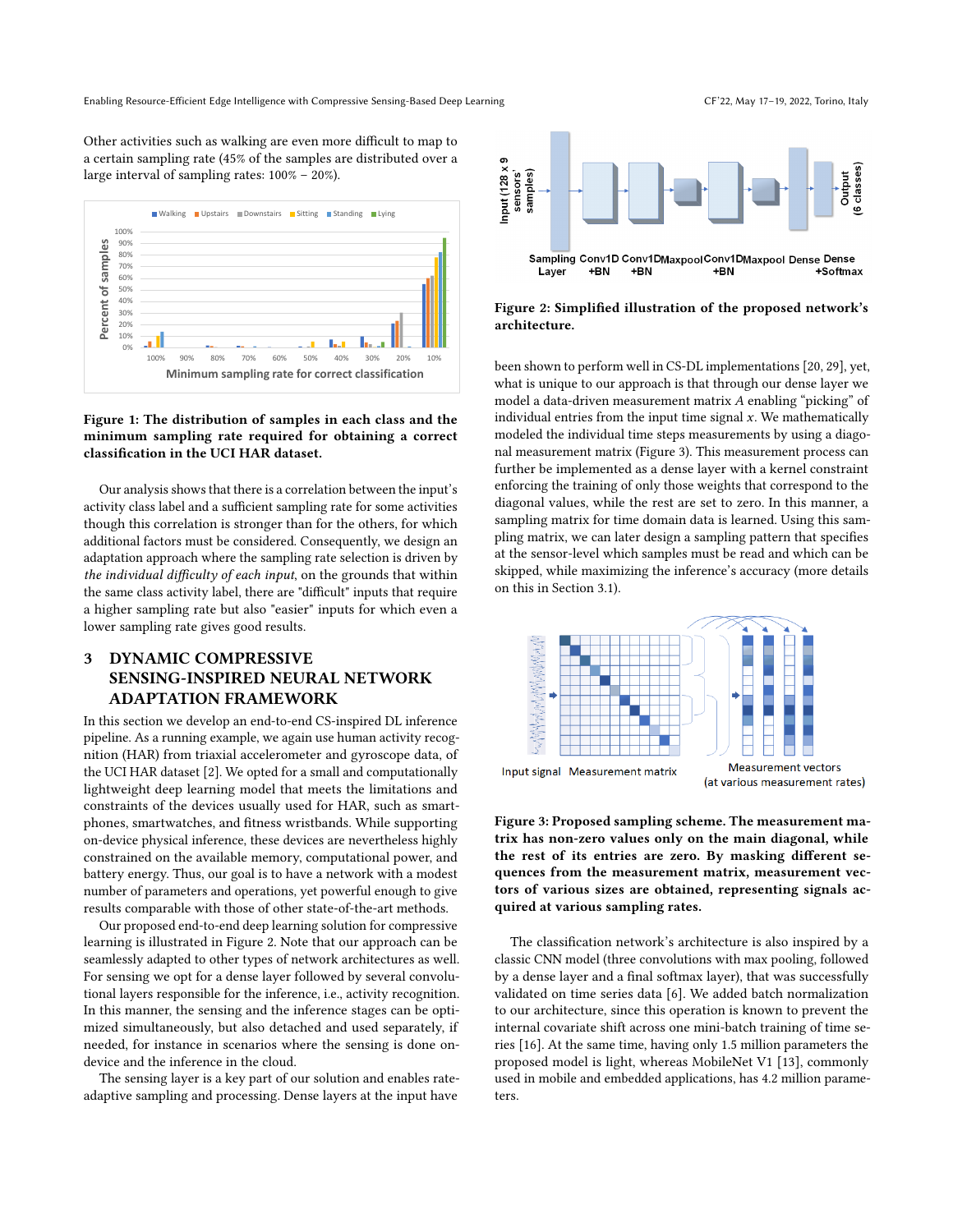We trained the network on the training subset of the publicly available UCI HAR dataset [\[2\]](#page-8-1), with the categorical crossentropy loss, using the stochastic gradient descent (SGD) optimizer with a learning rate of 0.001, and a momentum of 0.7.

#### <span id="page-3-0"></span>3.1 Enabling Sampling Rate Adaptivity

A major downside of the DL-based approaches for CS [\[14,](#page-8-8) [25\]](#page-8-7) is the fact that once trained, a network is only valid for a single sampling rate, whereas for the optimal performance the measurement rates should vary with the changing context of use. As demonstrated in Section [2.2](#page-1-3) there might not always be a need to sample at the same (maximal) rate – certain inputs might be "easier", enabling accurate classification even under lower sampling rates. Consequently, adaptive sampling rate could require less computational and energy resources for the same end result.

To achieve real-time adaptivity of the DL model, we need to train a model that is able to classify series of data samples acquired at different sampling rates. First, to simulate sparser temporal sampling scenarios, we developed a weight pruning strategy focused on pruning groups of consecutive weights from the sampling layer, corresponding to all the sensors' samples acquired at a certain time step (representing the three-axis total acceleration, three-axis body acceleration and three-axis angular velocity, thus nine values). Instead of pruning certain percentages of the weights with the lowest magnitude, we opted for pruning groups of nine consecutive weights (corresponding to samples acquired by both the accelerometer and the gyroscope at a certain time step), whose magnitudes sum scores the lowest. The number of groups that will be pruned corresponds to the sampling rate (i.e. more groups are pruned in case of lower sampling rates). This strategy of skipping time steps, however, leads to a faster degradation of the network's accuracy. Figure [4](#page-3-1) illustrates the sensor sampling and group-based pruning strategy.

<span id="page-3-1"></span>

Figure 4: Sampling the tri-axial accelerometer and gyroscope signals with a measurement matrix trained to preserve sensor data pertaining to selected time steps only. Values at  $t_0$  are sampled, pre-processed, and forwarded for processing in the DL pipeline, while values at  $t_1$  are skipped.

To prevent the degradation of the network's performance with weight pruning in the sampling layer we adopt a refined training scheme. We split the initially trained network into two parts: the sensing part and the inference part. The sensing sub-network on which the previously described weight pruning strategy was applied is used to artificially generate outputs corresponding to 10 different sampling rates scenarios, based on the training input samples from the training set. The sampling rates range from 100% of the full scale sampling (50Hz in our HAR example) to 10% of it. Irrespective of the sampling rate, the output vectors are packed in the same format (see Figure [3\)](#page-2-3). Next, using the generated (sub-)samples we further train the inference sub-network to classify inputs acquired with this range of sampling rates. This network refinement process enables real time runtime adaptivity of the neural network with a more graceful degradation in accuracy and without the need for re-training when switching the sampling rate at runtime.

#### <span id="page-3-2"></span>3.2 Sampling Rate Adaptation Algorithm

With the mechanism for adjusting the sampling rate on-the-fly in place, we now turn to the algorithm for selecting the most appropriate rate at any given moment. We start from the hypothesis that guiding the sampling rate based on the level of difficulty of the input uses higher sampling rates only when necessary, and consequently reduces the overall computational costs without severely impacting the inference accuracy.

Assessing an input's difficulty for classification can be efficiently proxied by interpreting the probability scores a classifier assigns to each of the possible classes [\[4\]](#page-8-18). In a neural network, the reported probabilities from the final softmax layer can be used to estimate how confident the model was when making the prediction. A very confident model would predict one class with probability 1 and all the other classes with probability 0, while a model with very low confidence provides equal probabilities for all classes. A common way of capturing the uncertainty in the model's prediction is to evaluate the entropy of the classes' probabilities [\[33\]](#page-8-19). The entropy measures the uncertainty provided by the distribution of the classes probabilities:

$$
H = -\sum_{k=1}^{L} P(y_k) \cdot \log(P(y_k))
$$
\n(2)

where  $y_k$  is the k-th element in the set of class labels L, and  $P(y_k)$ is the probability that  $y_k$  is the correct label for that input.

Because the range of the entropy score depends on the number of classes, we normalize the entropy to:

$$
\tilde{H} = -\sum_{k=1}^{L} P(y_k) \cdot \log(P(y_k)) / \log(L)
$$
\n(3)

We empirically show that the entropy of the classes' probabilities remains inversely correlated with the accuracy of the model. Intuitively, low entropy values correspond to low uncertainty which also implies that the classification is likely accurate and vice versa. For our running example of HAR, we analyze the entropy of the distribution of classes probabilities for classifications performed on inputs representing different sampling rates. For each input sample we compute the normalized entropy of the prediction achieved at every sampling rate, for both correctly classified samples and incorrectly classified samples, and we illustrate the results in Figure [5.](#page-4-0)

The entropy values for the correct predictions (blue) are on the average about 70% lower than the entropy values of incorrect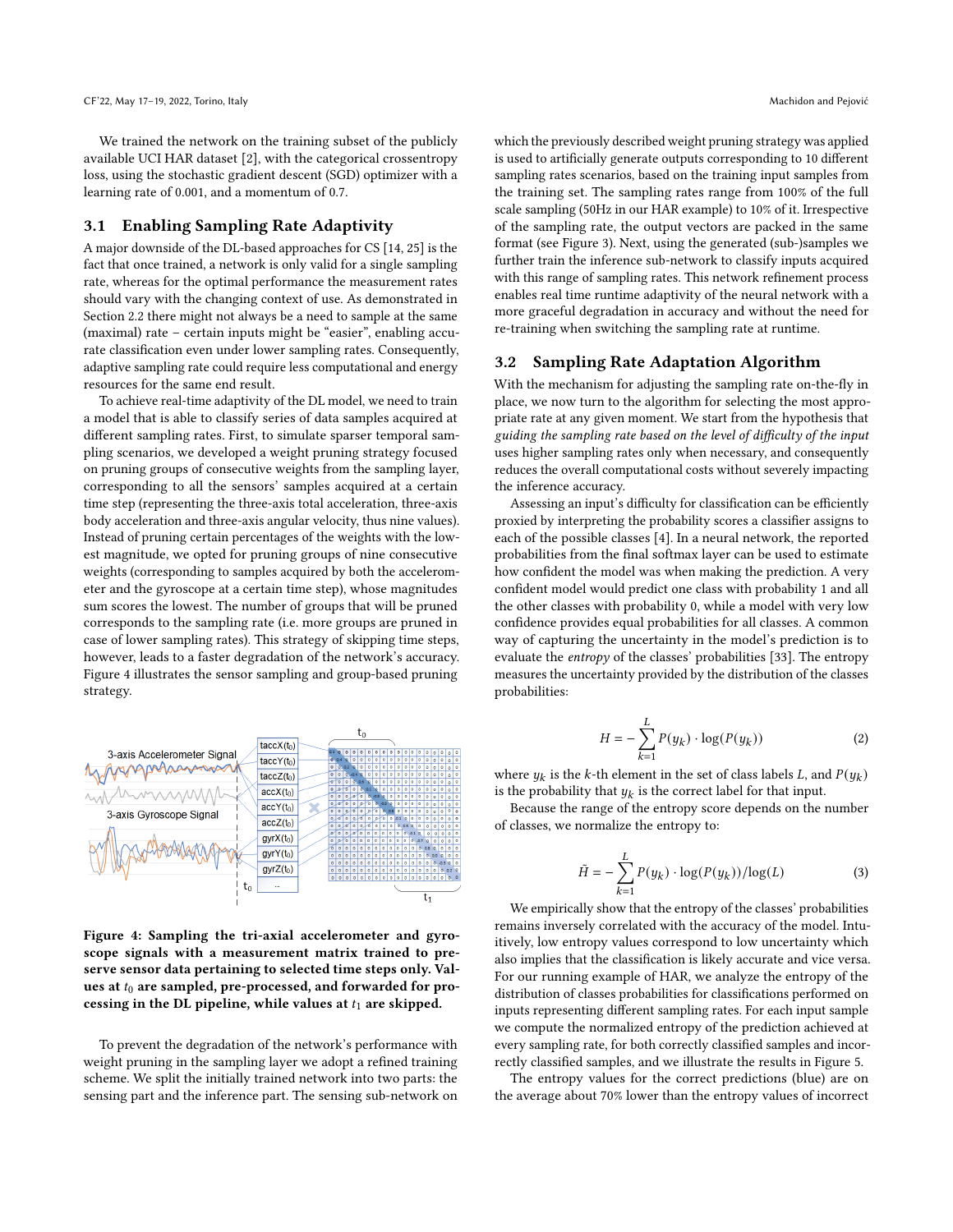

activity label and the entropy of the current prediction, sets the sampling rate to be used for sampling and classifying the next input. Choosing the next sampling rate based on the inference result for the current sample is based on the fact that human activity inertial data is not characterized by rapid variations [\[17\]](#page-8-20) and there is usually a high similarity degree between consecutive samples. Moreover, previous work [\[19\]](#page-8-21) showed a medium-strong level of correlation between the prediction's confidence value of each two consecutive samples of the UCI HAR dataset.

At each inference point, the algorithm takes the entropy of the current prediction and compares it to the pre-computed entropy threshold for the current sampling rate. Based on this comparison, the next sampling rate is chosen: an above-the-threshold result (indicating a "difficult" prediction) will lead to a higher sampling rate, while a below-the-threshold situation indicates an "easy" prediction and enables selecting a lower sampling rate. For each activity class, the algorithm can choose between two sampling rates, one achieving highest possible accuracy and the other maximizing compression with minimum accuracy loss.

The specific sampling rate options for each activity class were established empirically based on the average accuracy values across all sampling rates, for each activity class label. The analysis showed that there is no clear monotonic degradation in inference accuracy as the compression increases. The sitting activity for example, achieves the top accuracy when sampled at a 50% sampling rate and laying at a 40% sampling rate. As such, the specific sampling rates for each class label were chosen to maximize energy savings while maintaining the maximum average accuracy achievable by the network for that particular class label.

The algorithm allows threshold tuning, enabling accuracy vs. energy savings trade-off according to the context of use. The goal of the adaptation algorithm is to achieve the desired accuracy with the minimum sampling (and consequently energy consumption). We start from the trade-off point between the accuracy and the energy consumption determined by the SVM boundary between entropy values of correct and incorrect predictions. To enable different trade-off points between accuracy and energy consumption, we add or subtract from this point the SVM margin, thus obtaining the SVM− MARGIN, and the SVM+MARGIN points (Figure [7\)](#page-5-0). We can also maximize/minimize either the savings or the accuracy of the inference, by setting the threshold to the maximum/minimum possible value for the entropy, obtaining the HIGH\_COMPRESSION point- for the entropy threshold of 1 and the HIGH\_ACCURACY point-for the entropy threshold set to 0 (Figure [7\)](#page-5-0).

#### **IMPLEMENTATION**

We first validated our approach on the UCI HAR [\[2\]](#page-8-1) dataset. The UCI HAR dataset provides recordings of embedded tri-axial sensors of accelerometer and gyroscope from a smartphone carried by 30 volunteers while performing six different activities (walking,



100% 90% 80% 70% 60% 50% 40% 30% 20% 10%

**Sampling rate**

 $-0.10$ 0,00 0,10

0,20 0,30

**Entropy**

<span id="page-4-0"></span> $0.40$ 0,50

predictions (orange), for samples taken with the same sampling rate (sparsity). In addition, as the sampling rate decreases, increasing the sparsity of the inputs, the entropy levels raise significantly for both correct and incorrect predictions, indicating that in general sparser samples are inherently more difficult to classify.

These results suggest that since there is clear gap between the entropy values of the correct and incorrect predictions, entropy offers a good indicator of the correctness of the prediction and as such we can use it to guide the sampling rate selection. Nevertheless, choosing the right threshold that separates correct and incorrect predictions, based on the entropy value, is not a trivial task, since the results discussed above represent average values. The actual distribution of the entropy values shows more intertwined correct and incorrect values, thus, examining softmax layer entropy for predicting whether a signal sampled at a certain rate will be classified correctly is not straightforward.

<span id="page-4-1"></span>

Figure 6: SVM decision boundary (vertical continuous line) and margins (vertical dotted lines) on predictions' entropy values.

To find an entropy-driven boundary that separates potentially correct and potentially incorrect classification of a certain input at a certain sampling rate we harness the Support Vector Machine (SVM) classifier. SVM seeks to find the decision boundary that maximizes the separation between two or more classes. For cases like ours, where two classes seem impossible to separate using a linear separator, SVM performs a projection of the data (in this case, numeric values of the entropy of the predictions, with their associated labels: correct or incorrect prediction) into a higher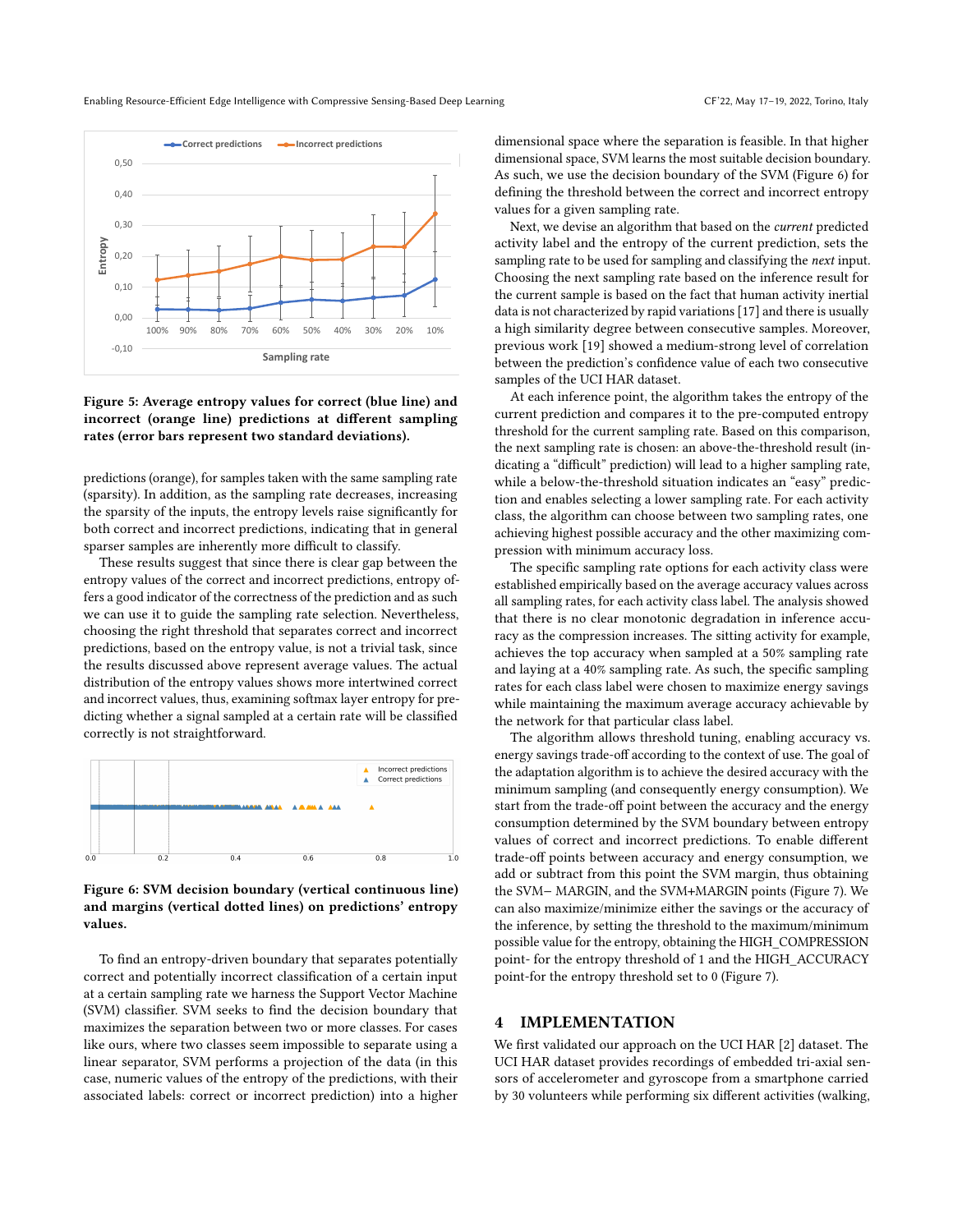walking upstairs, walking downstairs, sitting, standing and lying). The activity recognition dataset was collected at a sampling rate of 50Hz, and the collected samples were grouped in fixed-width sliding windows of 2.56 seconds with a 50% overlap, thus each data segment has 128 readings of 9 sensor values: the triaxial total acceleration from the accelerometer, the triaxial body acceleration, and the triaxial angular velocity from the gyroscope. In our experiments, we aim to evaluate how the algorithm scales with different sampling rates, so we artificially created data samples corresponding to different percentages of the original sampling rate: thus 100%, 90%, 80%, etc., up to a sampling rate of 10% of the original one. In order to simulate a reduced sampling rate, we zero-filled a certain number of groups of 9 consecutive values, corresponding to all the sensor's readings at a specific time step. For example, if the desired sampling rate is 50% of the original one, half of the 128 groups of 9 sensors readings will be replaced by zeros. The selection of the time steps to be skipped from sampling, is made according to the learned measurement matrix elaborated in Section [3.1.](#page-3-0) In Section [5.1](#page-5-1) we show results on the UCI HAR dataset analysis.

Next, we assess the energy efficiency of our approach, so for that purpose, we implement a fully-functioning version of our solution on an embedded computing device to measure the energy consumption for both the sampling process and the entire sampling and inference pipeline. All the energy measurements were performed on an UDOO Neo Full [\[39\]](#page-8-22) board. This is an IoT platform with processing hardware similar to that found in modern low-end smartphones and having embedded accelerometer and gyroscope sensors, that can run both Android and Linux OS, thus allowing us to easily prototype and test our model. The experiments were performed on Ubuntu 18.04.6 LTS, the CS-DL pipeline was executed using Python [\[40\]](#page-8-23) version 3.5.9 and Tensorflow[\[1\]](#page-8-24) 1.5.0, and the sensor sampling was implemented using the Neo.GPIO library [\[10\]](#page-8-25). The power consumption was measured using a Monsoon power monitor tool [\[15\]](#page-8-26), a commonly used tool for power measurements in mobile and embedded computing [\[35\]](#page-8-27). The results of these experiments are presented in Section [5.2.](#page-5-2)

#### 5 EXPERIMENTAL RESULTS

#### <span id="page-5-1"></span>5.1 Accuracy Analysis

We start by evaluating the performance of the DL model across the different sampling rates (static sampling scenario) and notice its accuracy scores vary from 73% (using the lowest sampling rate, 10%) to 88% (for full sampling), with a general downward trend for accuracy as the compression increases (moving towards lower sampling rates) as shown in Figure [7.](#page-5-0)

We then compare the results of this static sampling scenario with the proposed adaptive sensing framework discussed in Section [3.2](#page-3-2) for different accuracy thresholds. We explored several different scenarios, based on the level of the target reliability, ranging from lower reliability/lower sampling rate (HIGH\_COMPRESSION scenario), to higher reliability/higher sampling rate (HIGH\_ACCURACY scenario). In all of these scenarios, the sampling rate selection is driven by the previous input's activity class and its classification difficulty, with a tolerance for the reliability/accuracy of the inference ranging from high to low. The tolerance level is set through the entropy threshold value as explained in Section [3.2.](#page-3-2)

<span id="page-5-0"></span>

Figure 7: Average accuracy vs. average sampling rate in a static scenario (blue line) and various adaptive scenarios (orange line) on the UCI HAR dataset.

Figure [7](#page-5-0) demonstrates that across the board our adaptive rate approach leads to a higher accuracy than the static approach for the same average sampling rate. For example, the high accuracy scenario achieves an average accuracy of 88%, using on average a sampling rate of only 50%, while in a static scenario, the average accuracy would have been 85% at the same sampling rate. In other words, our dynamic approach achieved the accuracy of the fullscale sampling model, when using on average, a sampling rate of only 50% of the original one. Moreover, the accuracy drops with just 1%, if the sampling rate is 25% of the original one. This is due to the fact that our algorithm chooses at each time step a more appropriate sampling rate, which is not necessarily the highest one. For instance, surprisingly, some activities are more accurately classified at a lower compression rate.

### <span id="page-5-2"></span>5.2 Energy Savings Analysis

Intuitively, reducing the sampling rate directly translates into less power being consumed by the sensors. Theoretically, if we move from sampling at 50Hz to sampling at 20Hz, 60% of the energy used on sampling could potentially be saved. Yet, various intricacies of the actual hardware and the system call for a careful examination of the actual savings enabled by reduced sampling rates. Previous studies, such as [\[18\]](#page-8-28), analyzed the impact of varying the sampling rate of a wearable accelerometer on the battery consumption and showed that reducing the sampling rate from 100 Hz down to 25 Hz, for example, would more than double the battery's lifetime. Furthermore, additional processing, transmission, storage savings can be achieved. To see how these theoretical savings translate into practice in our case, we created two test benchmarks for measuring the energy consumption: the first for the energy consumed by the sampling process only (reading the sensors' values to create the input vector for our inference pipeline) and the second one for measuring the energy used for the entire CS-DL inference pipeline. Both scenarios were deployed three times by capturing multiple consecutive samples at the desired sampling rate and the averaged results are reported.

For the first experiment, we measured the energy consumed when sampling 128 consecutive readings of the UDOO board's accelerometer and gyroscope sensors at 50Hz, versus skipping the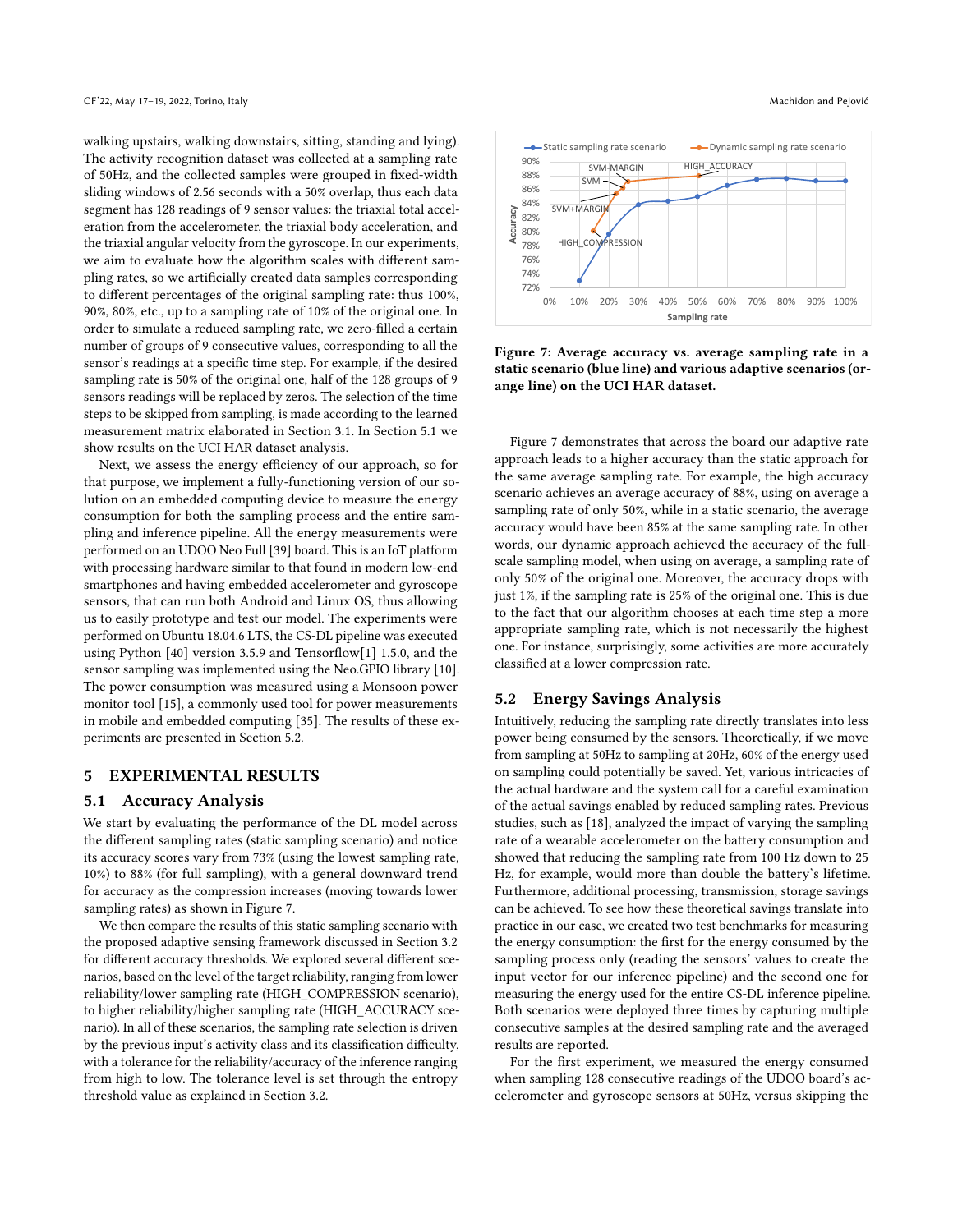readings according to the mask given by the CS sampling layer (our measurement matrix). A value is sampled if the corresponding measurement matrix element is a non-null value and skipped otherwise. The mask was varied for each compression level and the measurements, illustrated by the orange bars in Figure [8,](#page-6-0) focus on the energy used for sampling with different masks, i.e. rates. These results include only the energy consumed by the "reading" script (the idle power consumption of the system has been subtracted).

<span id="page-6-0"></span>

Figure 8: Average energy consumed for real-time sampling (orange bars) and human activity inference (blue bars) from a single 2.56s data instance on a UDOO board.

For the second experiment, we measured the energy consumption of the complete CS-DL pipeline, which includes reading the sensors' values and processing them through the DL model. Again, we measure the energy consumed when sampling 128 consecutive readings of the UDOO board's accelerometer and gyroscope sensors at 50Hz, versus skipping the readings according to the mask given by the CS sampling layer. These measurements, also illustrated in Figure [8,](#page-6-0) reflect the relationship between a given sampling rate and the energy consumed for reading, filtering, formatting and processing the sampled data through the neural network. Unlike the sampling part that scales linearly with the sampling rate, the processing of the data takes almost the same amount of energy irrespective of the sampling rate, because although we read less data, we still have to up-sample it by substituting with zero the missing values, so the number of operations performed for filtering, formatting and processing remains the same.

The final step in our energy analysis is the assessment of the energy savings enabled by our context adaptive algorithm. For this purpose, we aim to evaluate the energy-accuracy trade-off between running the adaptive algorithm with different threshold values and running the static sampling scenario on the same test set used for evaluating the classification accuracy. We measure the energy consumption in each case and plot the result in Figure [9.](#page-6-1)

#### 6 DISCUSSION

The experiments presented in Figure [8](#page-6-0) show that on a resourceconstrained IoT platform the sampling process takes significantly more energy than the inference part, being up to three times more energy consuming. In addition, the energy usage scales linearly with the sampling rate. For example shifting from a 50 Hz sampling

<span id="page-6-1"></span>

Figure 9: Energy-accuracy trade off in a static scenario (blue line) and various adaptive scenario (orange line).

rate (100%) to a 30 Hz sampling rate (60%), saves 50% of the energy used for sampling alone. This implies the foremost need for reducing the sampling rate and using each available sample judiciously.

On the other hand, the energy used for inference does not show a linear decrease, as one would expect given that both the input and the weights of the dense layer have a higher sparsity at reduced sampling rates. This is not to say that popular optimizations on the DL-level, such as weight pruning, are irrelevant. Instead, to truly benefit from processing sparser data, additional optimizations of the deep-learning model are required before deploying it on a device. While some steps have already been made in this direction (such is the TensorFlow Lite XNNPACK inference engine [\[38\]](#page-8-29) that offers support for accelerating sparse inference for CNN models), it is to be expected that future advances in libraries and compiler architectures will make such optimizations inherently supported, fostering the acceleration of sparse models.

The key benefit of our solution is adaptability. First, adapting to the input difficulty, up to 43% of the necessary energy can be saved with the same average accuracy compared to the 100% static sampling scenario (Figure [9,](#page-6-1) HIGH\_ACCURACY option). Second, depending on the users' needs, context of operation, or currently available resources, our solution enables on-the-fly adaptation of the sampling-processing pipeline (see orange trade-off line in Figure [9\)](#page-6-1). For instance, if the goal is to maximize energy savings, the adaptive algorithm can save up to 46% energy compared to the full static sampling scenario, with a 6% drop in the average accuracy.

The energy savings enabled by our solution translate into an extended battery lifetime. This aspect is critical for applications that rely on continuous long-term sensing, and where the battery's lifetime is a concern, such as healthcare on-body monitoring, wildlife tracking, or infrastructure monitoring applications. Previously, the approach for this kind of applications was a performance trade-off between the prediction accuracy and the battery lifetime through the sampling rate: either using a lower sampling rate, that gives poor accuracy, but a longer monitoring period, or opting for a higher sampling rate, with better accuracy, but a shorter monitoring period. Our approach achieves the same quality of service with much lower energy consumption and, thus, enables operation over a longer period of time.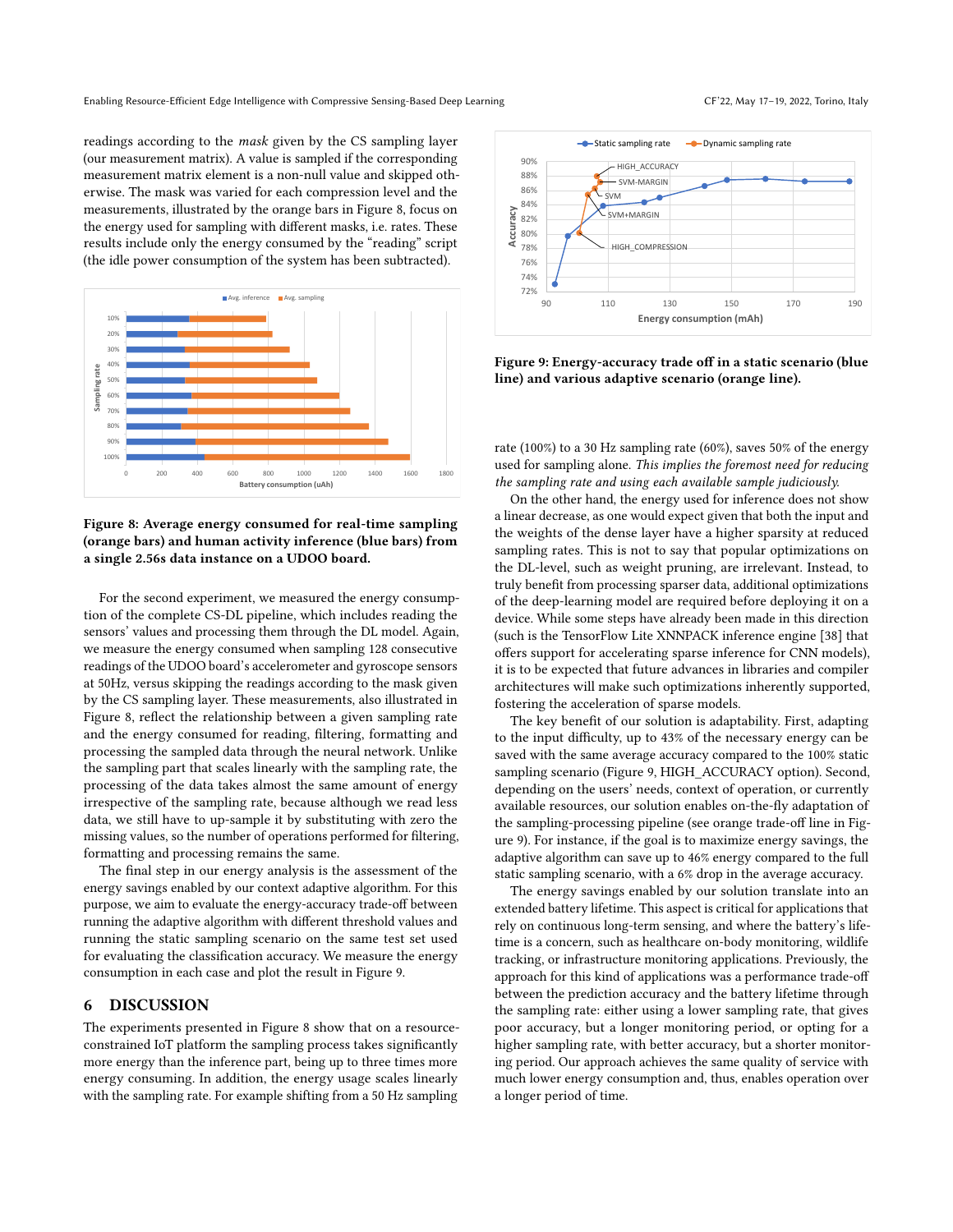In this paper we present the first framework for CS-inspired DL inference on edge devices. Being preliminary, our solution faces certain practical limitations. First, in our work the deep learning model performs the same amount of operations irrespective of the number of samples acquired. This restrains the energy savings enabled by our solution mostly to the energy saved on sampling, while the inference energy consumption remains more or less the same. By optimizing the proposed model using the recently proposed DAP layer [\[28\]](#page-8-30) for example, the energy efficiency of our pipeline could be further expanded. Second, at the moment our adaptation algorithm decides between two possible choices of sampling rates per inference class. A higher number of options could allow for a finer energy-accuracy tuning, yet would require a more complex decision method. Finally, while not an immediate topic of our work, we note that our solution opens space for further optimization of joint sampling and learning process, which we have not explored in this paper. Recent research advances that target network complexity and redundancy, such as quantization [\[11\]](#page-8-2), pruning [\[12\]](#page-8-3), slimmable neural networks [\[44\]](#page-8-31), or early exiting [\[37\]](#page-8-32), for example, can be harnessed in parallel with sampling optimization. Furthermore, by exploiting these techniques in a dynamic context, such as the one in our approach, additional savings might be achieved with a minimal impact on the performance of the application, by adapting the computations to the variations in the input's complexity [\[9,](#page-8-33) [23\]](#page-8-34).

#### 7 RELATED WORK

During the past few years, a tremendous research effort focused towards exploring DL-based implementations for CS [\[20,](#page-8-13) [30,](#page-8-35) [32,](#page-8-36) [43\]](#page-8-37). Several of these research works targeted CS-DL implementations for identifying human activities using wearable sensors [\[24,](#page-8-38) [46\]](#page-8-39). A common feature of these approaches is that they all assume a static sampling rate scenario for a trained network. In other words, the neural network model is trained for one single sampling rate, defined before the training, and thus can only infer from data acquired at the same sampling rate.

The first CS-DL solution allowing adaptive sampling rate was proposed by Lohit et al. [\[27\]](#page-8-40) and is based on a three-steps training process: first, for the highest desired sampling rate, second, for the lowest sampling rate (all other parameters frozen) and finally, for an a additional sampling rate between the highest and the lowest (with the rest of parameters frozen). In another work [\[41\]](#page-8-41), more closely related to our research, the authors also address the rate adaptivity aspect in the CS-DL context. Their solution is to create measurement vectors of various lengths, simulating samples acquired at different measurement rates, and use them to re-train a neural network with a fixed input layer size. Unlike [\[41\]](#page-8-41), where the measurement matrix is a binary sensing one, our approach is based on a data-driven, learned diagonal matrix. In addition, the structure of the measurement vectors also differs: in [\[41\]](#page-8-41) these vectors are zero-padded at the end to compensate for the size mismatch between their variable length and the fixed input size of the inference network, while in our case, the measurement vectors have zero values in the locations corresponding to sampling pauses. The main bottleneck of DL-based rate adaptive approaches is the lack of available neural network architectures that could handle variable dimensions of their inputs, without up-sampling or imputing the

data. A solution for this was recently proposed in [\[28\]](#page-8-30), where a DL model invariant to sampling rates changes was proposed.

Another key question of an adaptive sampling framework is how to harness the context sensitivity for efficiently guiding the adaptation mechanism. Most of HAR studies rely on estimating the activity type [\[8\]](#page-8-42), the signal type [\[31\]](#page-8-43) or the user profile [\[45\]](#page-8-44) or on deriving some statistical features from the input data [\[34\]](#page-8-45) as triggers for adaptivity. When it comes to deep-learning based implementation, the confidence of the network is often exploited as a marker for the need to adjust the energy-accuracy trade off [\[3\]](#page-8-46). Nonetheless, deriving efficient methods for context sampling and adaptation is still a challenge.

Our context-adaptive algorithm complements the above research and is based on the entropy of the probability distributions of the predictions for tuning the sampling rate to satisfy predefined (yet possibly dynamic) accuracy requirements. Uniquely in this work, we guide the adaptation based not only on the difficulty of the class of activities or signal type that the sample belongs to, but also on each individual sample's difficulty. This allows a more fine-grain tuning of the sampling rate sensitive to the hidden particularities of each individual input. In addition, our method supports very flexible levels of approximation, based on the desired reliability-accuracy trade off of the inference, ranging from lower reliability/lower sampling rate, to higher reliability/higher sampling rate.

### 8 CONCLUSION

In this paper we proposed a pipeline for dynamically adjusting the sampling rate on the fly and performing classification on inputs whose sizes that may vary, while preserving the inference accuracy with the least amount of sampling. We implemented our CS-based DL pipeline and evaluated its performance on the well-established UCI human activities dataset. We find that changing the sampling rate affects the accuracy inference differently depending on the context (i.e. the physical activity), but also depending on each individual input's difficulty, thus, we used the previously predicted activity label and the confidence of that prediction to dynamically adapt the sampling rate at each inference point.

The experiments validated our approach, and revealed that a trade-off between the classification accuracy and energy consumption can be struck with our adaptive sampling rate algorithm. In comparison to the static sampling and inference approach, our method used 43% less energy while achieving the same inference accuracy. The practical energy savings enabled by our framework are of paramount importance for edge computing applications which rely on a very limited energy budget; by extending the battery lifetime and maintaining the same level of inference accuracy, our CS-DL framework contributes to advancing deep learning at the edge.

#### ACKNOWLEDGMENTS

The research presented in this paper was funded by projects "Bringing Resource Efficiency to Smartphones with Approximate Computing" (N2-0136), "Context-Aware On-Device Approximate Computing" (J2-3047), and by the Slovenian Research Agency research core funding No. P2-0098 and P2-0426.